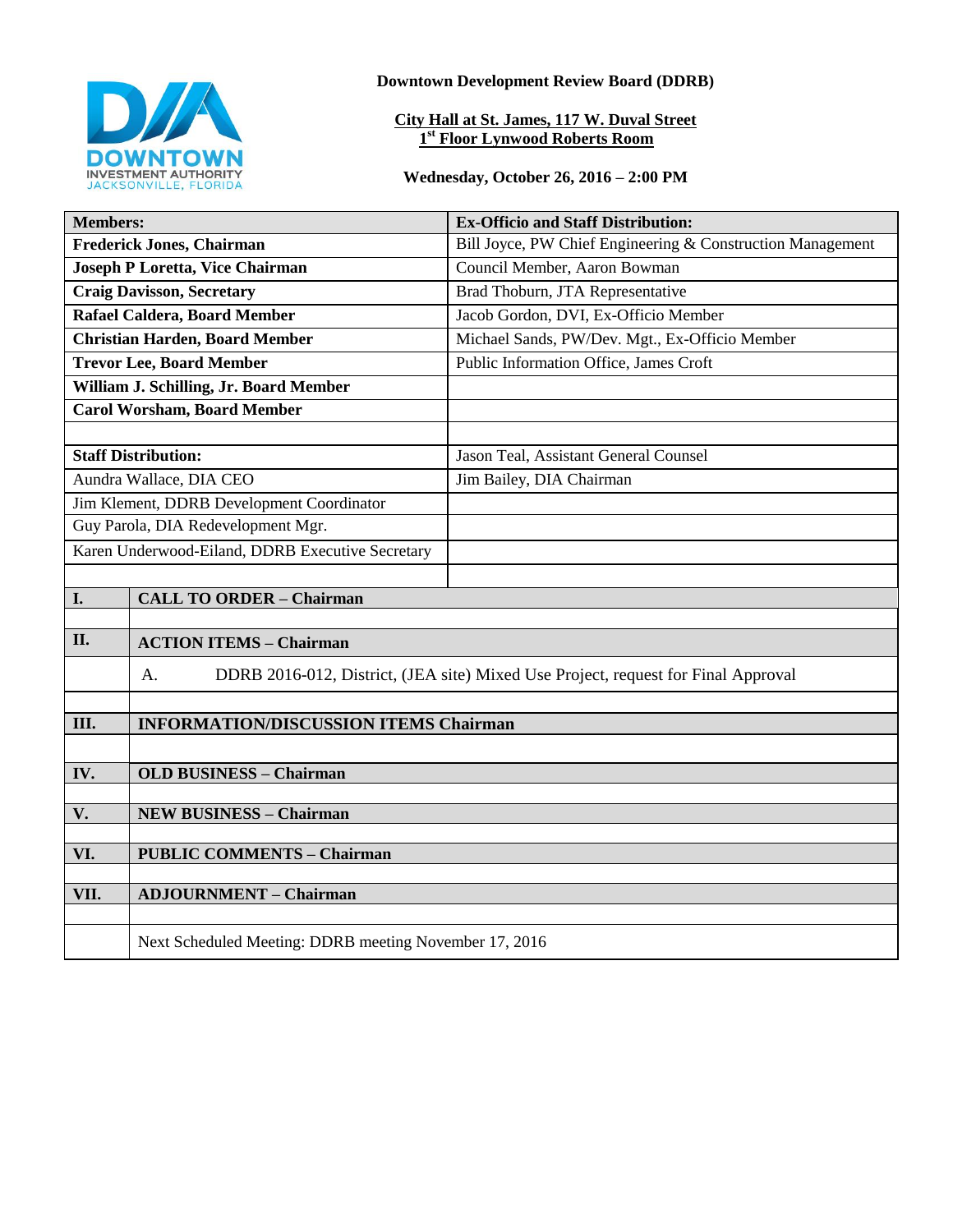**Downtown Investment Authority** 



**Downtown Development Review Board (DDRB) City Hall, 117 West Duval St. 1 st Floor, Lynwood Roberts Room**

*Wednesday, October 26, 2016 – 2:00 p.m.*

### *MEETING* **MINUTES**

**Board Members Present:** Chairman F. Jones, R. Caldera, C. Davisson, C. Harden, T. Lee, and B. Schilling

**Board Members Not Present:** J. Loretta and C. Worsham

**OED Staff Present:** Aundra Wallace, DIA CEO, Jim Klement, Staff Liaison; Guy Parola, DIA Redevelopment Manager and Karen Underwood-Eiland, Executive Assistant

**DIA Chairman:** Jim Bailey

**Representing Office of General Counsel:** Jason Teal

### **I. CALL TO ORDER**

A quorum was confirmed and Chairman Jones called the meeting to order at approximately 2:00 p.m.

Chairman Jones asked anyone wishing to speak on a particular project to complete a public speaker card and reminded Board members to disclose if they had any ex-parte communication with any of the applicants presenting projects today or conflicts of interest prior to the item being addressed by the Board.

#### **II. ACTION ITEMS**

# **A. DDRB 2016-012, DISTRICT, (JEA SITE) MIXED USE PROJECT, REQUEST FOR FINAL APPROVAL**

Jim Klement reviewed the project report for DDRB Application 2016-012 dated October 26, 2016.

Board Member B. Schilling advised that he would recuse himself from voting because he has been retained to provide professional services to Elements Development of Jacksonville, LLC for the subject project.

Michael Munz provided a presentation and handouts were provided to the Board.

The Board Members made relevant comments.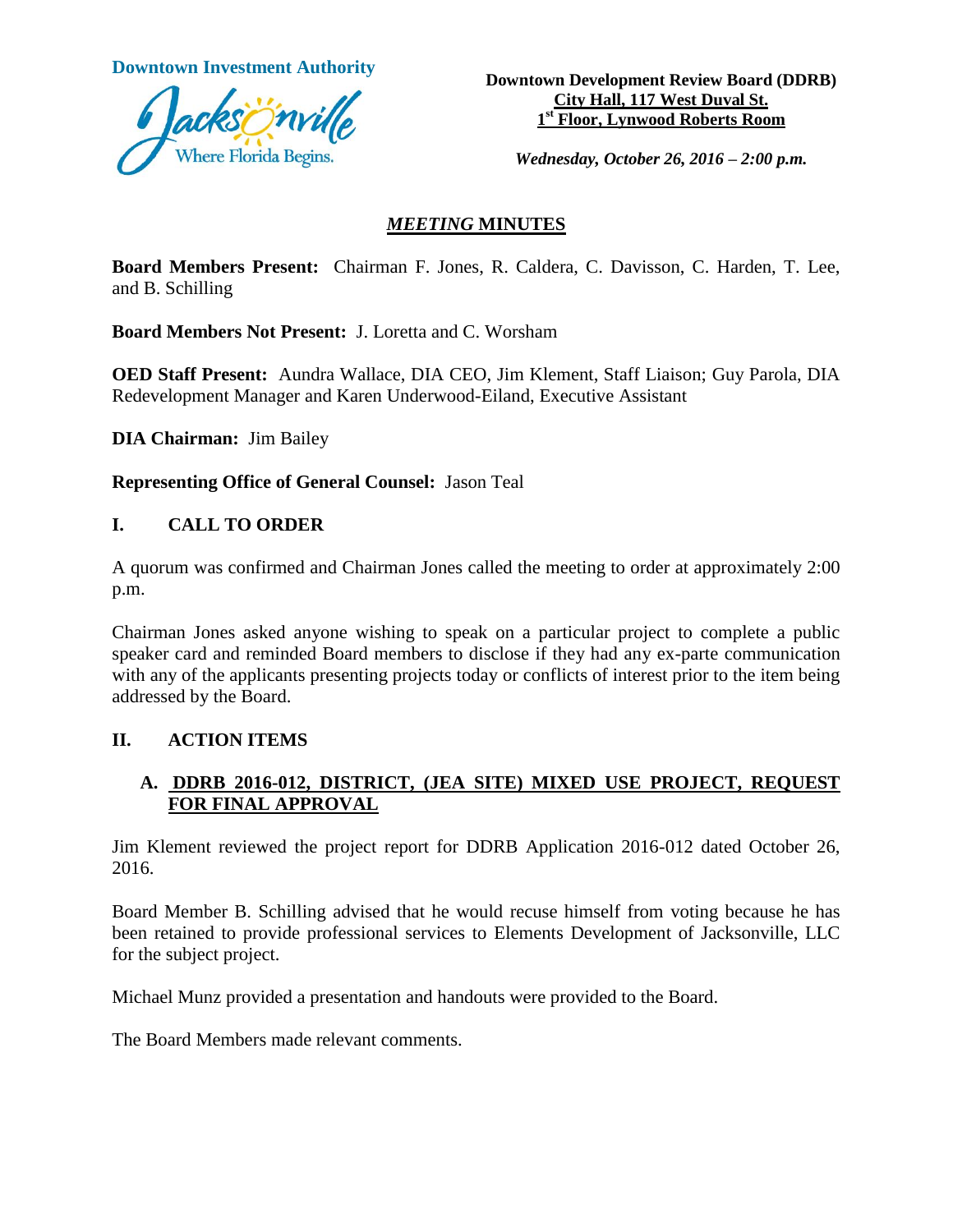# **A MOTION WAS MADE BY BOARD MEMBER T. LEE AND SECONDED BY BOARD MEMBER R. CALDERA FOR THE FINAL APPROVAL OF DDRB APPLICATION 2016-012, DISTRICT DEVELOPMENT, SOUTHBANK, (JEA SITE)**

- **1. The DDRB adopted the following documents providing design guidance for the overall development: Master Plan Design Guidelines, Dated October 10, 2016 prepared by Elkus / Manfredi Architects; and Written Summary, dated October 26, 2016 (letter sent to DDRB) signed Peter S. Rummell and Michael R Munz**
- **2. The DDRB granted a deviation from Sec.656.361.14.- River Views and Height of Buildings and Structures (See pages 10-14 and page 38 of the Master Plan Design Guidelines), to allow the proposed alternative heights.**
- **3. The DDRB granted a deviation from Sec.656.361.16.- Off-Street Parking Overlay (See pages 17-20 and page 44 of Master Plan Design Guidelines), to allow the proposed increases to the maximum parking allowed for retail, commercial (e.g. restaurants) and office uses.**
- **4. The DDRB granted a deviation from the** *Streetscape Design Guideline***, section 3(b) contained within Appendix "C",** *Downtown Design Guidelines***, adopted as part of the** *North Bank Downtown and Southside Community Redevelopment Area Plans,* **which requires the continuous use of historic light fixtures: allowing for alternative street light fixture design (See page 47 of the Master Plan Design Guidelines).**
- **5. The DDRB granted a deviation from Sec.656.361.21. Waterfront Design Regulations (See pages 49 and 50, of the Master Plan Design Guidelines), to allow for a reduction of the 50 foot setback from the river bank.**
- **6. The applicant receive a deviation from** *Sec. 656.361.9 to provide for the Staff Consistency Review by DDRB staff* **and further ensure compliance of vertical development.**
- **7. The applicant receive a deviation from** *Section 656.361.9(f)(4) to allow the Final DDRB project approval to be valid for ten (10) years from the date of the final written approval which includes a progress report after 5 years.*

# **THE MOTION PASSED UNANIMOUSLY 5-0-1** *(Schilling recused).*

# **III. INFORMATION/DISCUSSION ITEMS**

There were no information or discussion items.

#### **IV. OLD BUSINESS**